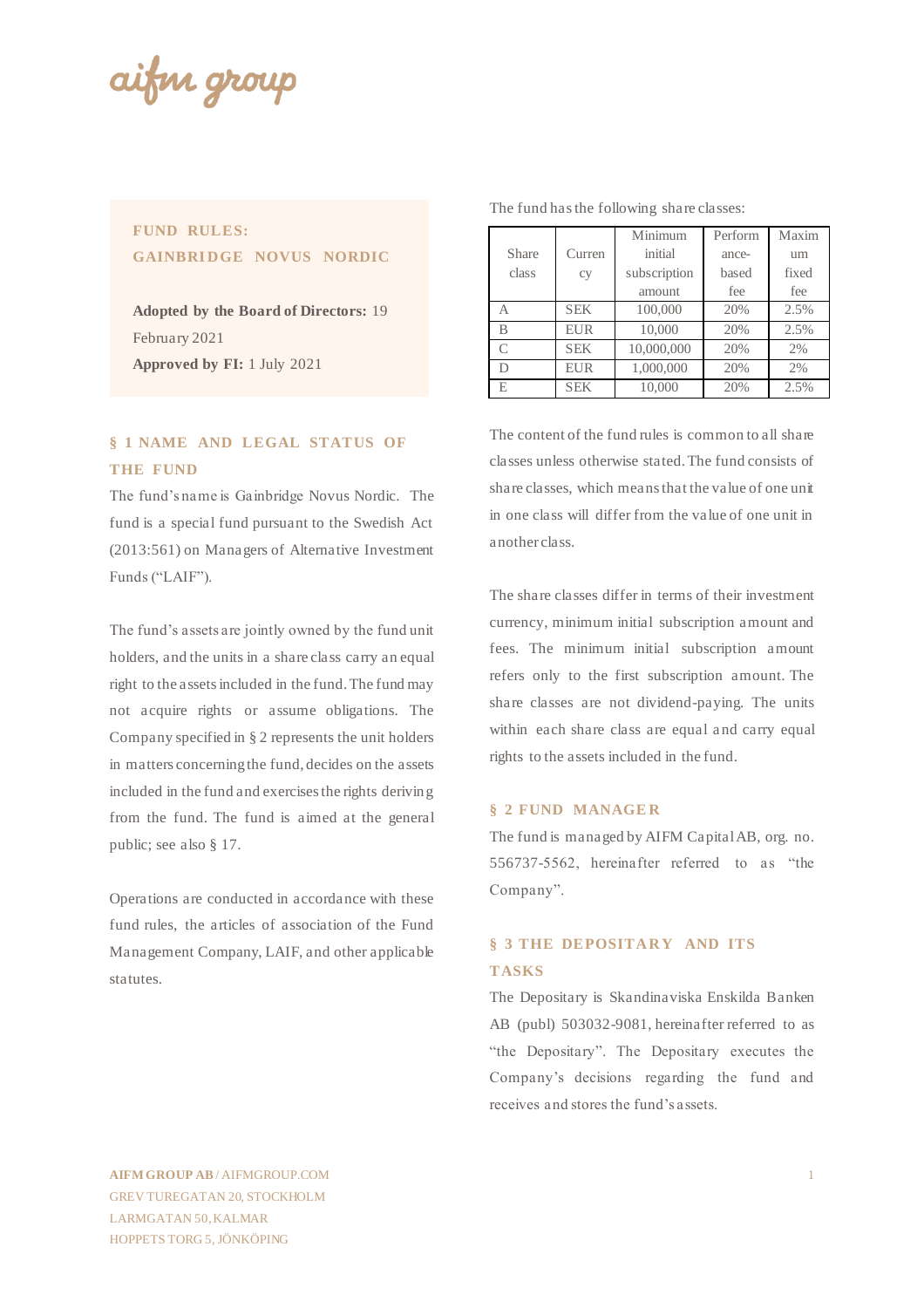

In addition, the Depositary verifies that the decisions relating to the fund taken by the Company, regarding, for example, valuation, redemption and sale of fund units, are made in accordance with laws, regulations and these fund rules.

## **§ 4 CHARACTER OF THE FUND**

The fund is an actively managed mixed fund that makes investments in debt instruments, equities, and equity-related transferable securities with a focus on Nordic companies. The focus of the fund is on investments in growth companies that are listed or are about to be listed on a regulated market or MTF market. Investments are made primarily in companies that carry out some form of capital raising but also directly in secondary markets. Investments are usually held over the medium to long term while the company takes its next steps in its growth journey. Furthermore, the companies must live up to the ESG criteria and have liquidity that is sufficiently good to enable deposits to be made to and withdrawals to be made from the fund.

The fact that the fund is actively managed means that the fund does not follow any index; instead investments are based on the Company's analyses.

The aim is for the fund to exceed its benchmark index over a rolling five-year period. The fund's benchmark index is OMRX T-BILL plus 5 percent per year.

# **§ 5 THE FUND'S INVESTME NT POLICY**

#### **§ 5.1 General**

**AIFM GROUP AB** / AIFMGROUP.COM GREV TUREGATAN 20, STOCKHOLM LARMGATAN 50, KALMAR HOPPETS TORG 5, JÖNKÖPING

The fund's assets may be invested in transferable securities, derivative instruments, money market instruments, fund units, and in an account with a credit institution.

Underlying assets of derivative instruments must consist of or relate to assets in accordance with Ch. 5, § 12, first paragraph of the LVF.

The fund must invest at least 20% of its assets in equities and equity-related transferable securities.

The fund's exposure to equities and equity-related transferable securities shall primarily (more than 50%) be from Nordic growth companies whose products and/or services are characterised by a high level of innovation and companies whose operations include a significant proportion of research and development. In each instance, 90% of the fund's exposure shall consist of Nordic funds, issuers, credit institutions, and financial instruments issued by issuers domiciled or principally operating in the Nordic region, denominated in a Nordic currency, or admitted for trading in Nordic marketplaces.

The industries in which the above-mentioned companies operate include:

- information technology
- telecommunications
- software
- pharmaceuticals/medical technology
- biotech
- renewable energy
- environmental technology
- industrial technology
- digital brands/services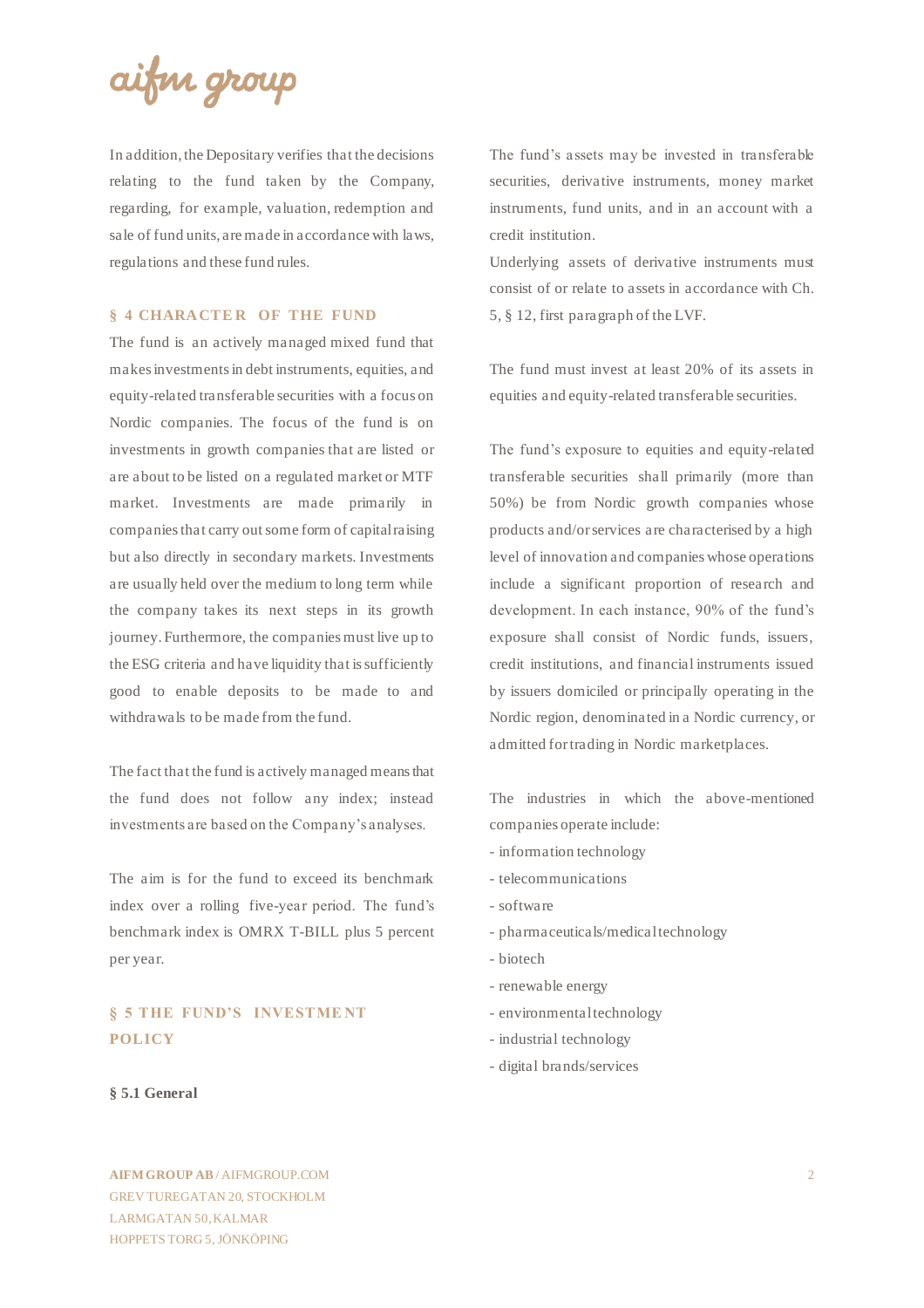# aifin group

The industries and instruments mentioned above are examples and are thus not exclusive.

The fund may invest a maximum of 40% of its assets in units of other funds or UCITs.

# **§ 5.2 The fund's deviations from what applies to mutual funds**

The fund may invest in transferable securities and money market instruments as referenced in Ch. 5, § 5 of the Swedish Act (2004:46) on Mutual Funds (LVF) and these investments may not exceed 20% of the fund's value. The fund has been granted an exemption from Ch. 5, § 5 of the LVF.

The fund has been granted an exemption from Ch. 5, § 11 and Ch. 5, §§ 21-22 of the LVF in such a way that the fund may invest a maximum of 40% of its value in an account with one and the same credit institution that is a bank and a maximum of 30% of its value in one and the same credit institution that is not a bank.

## **§ 6 MARKETPL ACE S**

The fund's trading in financial instruments shall take place on a regulated market or equivalent market outside of the EEA. Trading may also take place in another market within or outside of the EEA that is regulated and open to the general public. The fund's trading may take place on an MTF (Multilateral Trading Platform).

## **§ 7 SPECIAL INVESTME NT FOCUS**

The fund's assets may be invested in such transferable securities and money market instruments as referenced in Ch. 5, § 5 of the LVF. The fund may invest in derivative instruments as part of its investment policy. The fund may invest in such derivative instruments as referenced in Ch. 5, § 12, second paragraph of the LVF, known as OTC derivatives. The fund may invest a significant proportion of its assets in other funds and fund management companies.

## **§ 8 VALUATION AND TRADING DAY**

#### **§ 8.1 Valuation**

The value of a fund unit is each share class's pa rt of the fund's total value divided by the number of outstanding fund units for each share class. The value of the fund units is calculated each trading day (see § 8.2 below for the definition of "trading day"). The value of the fund is calculated by deducting the liabilities relating to the fund from the assets. The fund's assets are valued at current market value. The current market value can be determined by different methods, which are applied in the following order:

1. If financial instruments are traded on a market as specified in Ch. 5, § 3 of the LVF, the latest price paid shall be used or, if such does not exist, the latest purchase price.

2. If the price according to method 1 does not exist or is clearly misleading, the current market value shall be derived on the basis of information about a current transaction in a corresponding instrument between independent parties.

3. If methods 1 and 2 cannot be applied, or according to the Company become misleading, the current market value shall be determined by applying a principle applicable to the financial instrument in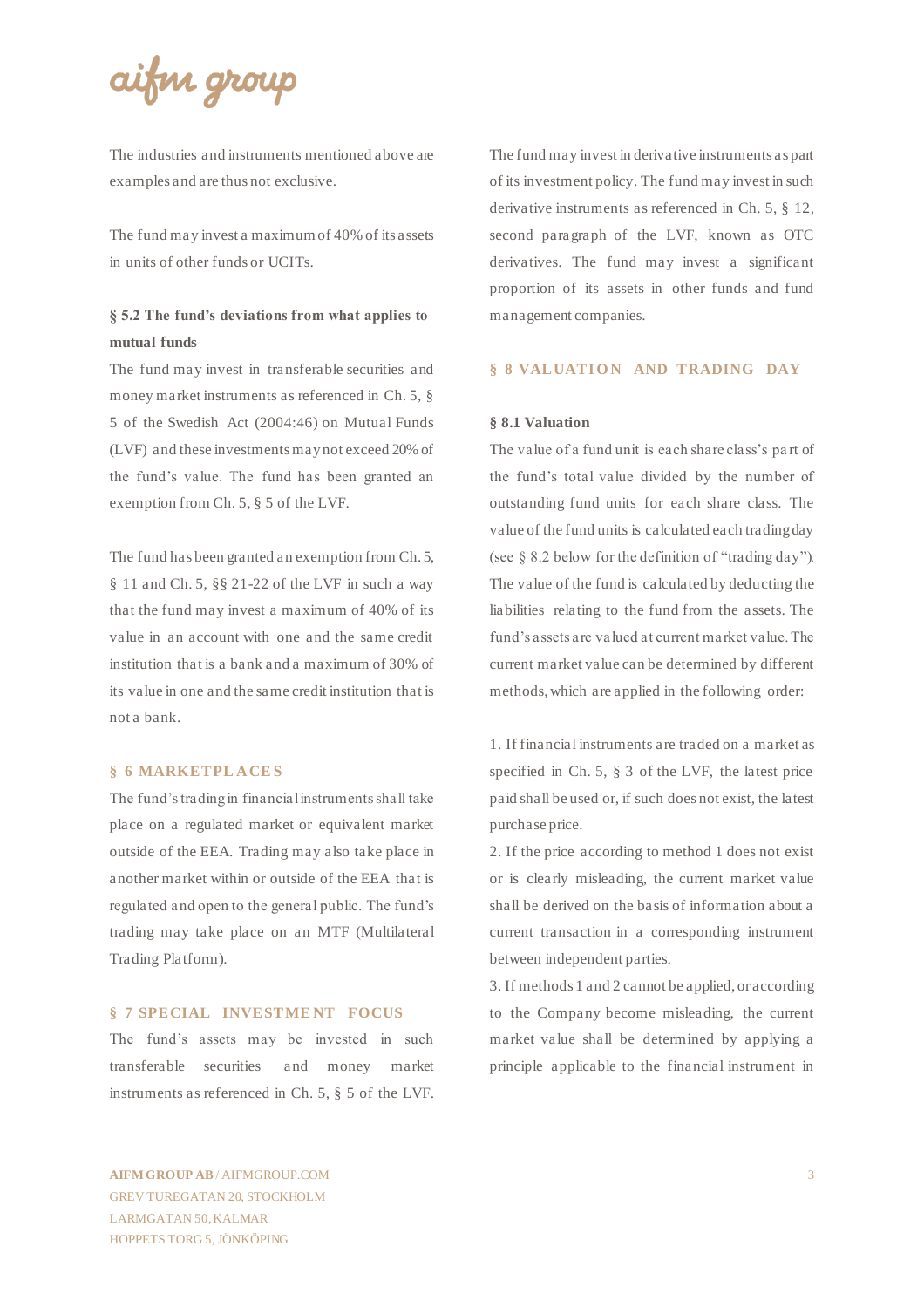# aifin group

question on the market, where applicable, if not misleading, through an established valuation model.

For such transferable securities as are referred to in Ch. 5, § 5 of the LVF, a determination of the market value is made on objective grounds according to a special valuation based on information on the most recent payment price or indicative purchase price from the market maker if such is designated for the issuer.

If such information does not exist or if the information is considered by the Company to be unreliable, the market value is determined by, for example, obtaining information from independent brokers or other external independent sources. Such information may, for example, be an issue price or knowledge that trading has been carried out at a certain price in the relevant security.

OTC derivatives usually lack public information on the latest price paid as well as the latest purchase and sale prices. The market value of OTC derivatives is therefore normally determined on the basis of generally accepted valuation models, such as Black & Scholes, or a valuation provided by independent third parties.

To determine the value of fund units, the Company uses the most recently reported unit value.

#### **§ 8.2 Trading day**

The value of a fund unit shall be calculated on the last banking day of each month ("trading day"). In connection with this, the fund has been granted an

exemption in accordance with Ch. 4, § 10, fifth paragraph of the LVF.

"Banking day" in Sweden is any day that is not a Sunday, public holiday, or day that is equated with a public holiday (such as Saturdays, Midsummer's Eve, Christmas Eve, and New Year's Eve).

Under § 10, the manager has the option of temporarily postponing the time for calculation and publication of the fund unit value.

# **§ 9 SUBSCRIPTION AND REDEMPTION OF FUND UNITS**

#### **§ 9.1 Subscription and redemption**

Subscription (unit holder's subscription) and redemption (unit holder's redemption) can take place on each trading day (see § 8.2 above for a definition of "trading day") with such an amount as stated by the manager. If a maximum amount is stated, the manager will provide information on this and, in the event of oversubscription, will allocate fund units pro rata.

When subscribing for fund units, the subscription payment must be posted to an account belonging to the fund by 15:00 on the trading day if the trading day is a full banking day and by 11:00 if the trading day is a half banking day. Applications for the redemption of fund units must be received by the manager by 15:00 at least 60 days before the trading day. Notification of subscription or redemption must be made on the specific form provided by the manager or as otherwise specified by the manager at any given time. The unit holder is responsible for

**AIFM GROUP AB** / AIFMGROUP.COM GREV TUREGATAN 20, STOCKHOLM LARMGATAN 50, KALMAR HOPPETS TORG 5, JÖNKÖPING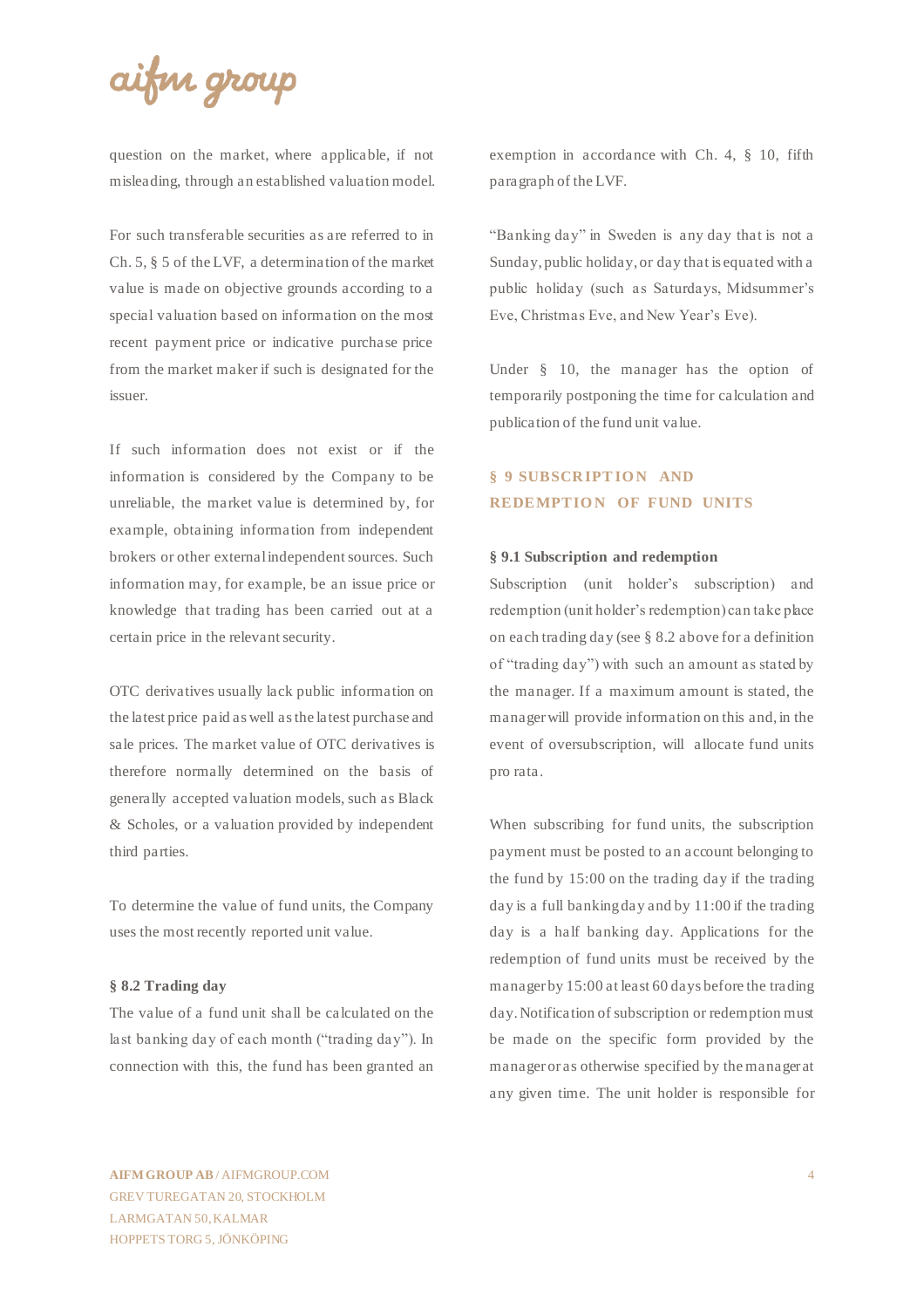

ensuring that the notification is duly signed – physically or electronically – that other documents required by the manager at any time have been submitted to the manager or the party appointed by the manager, and, when subscribing for units, that payment for the fund units has been made to the fund's bank account or bank giro account.

The following minimum initial subscription amounts apply to each share class:

A Minimum initial subscription amount SEK 100,000, with a minimum deposit of SEK 10,000 thereafter.

B Minimum initial subscription amount EUR 100,000, with a minimum deposit of EUR 1,000 thereafter.

C Minimum initial subscription amount SEK 10,000,000, with a minimum deposit of SEK 1,000,000 thereafter.

D Minimum initial subscription amount EUR 1,000,000, with a minimum deposit of EUR 100,000 thereafter.

E Minimum initial subscription amount SEK 10,000, with a minimum deposit of SEK 1,000 thereafter.

Notification of subscription or redemption cannot be limited or revoked unless the manager or the party appointed by the manager so allows.

Fund units must be redeemed if funds are available in the fund. If not, funds must be raised through the sale of the fund's financial instruments and redemption must be effected as soon as possible. If funds for redemption have to be raised through the sale of the fund's financial instruments, such a sale

must take place and redemption be effected as soon as possible.

Should such a sale significantly harm the interests of other unit holders, the manager may, after notifying Finansinspektionen, delay the sale of financial instruments in accordance with what is stated in § 10. Under § 10, the manager also has the option of temporarily postponing the trading day upon redemption.

### **§ 9.2 Subscription and redemption price**

The subscription and redemption price is the fund unit value for the fund calculated in accordance with § 8 on the trading day. The subscription and redemption price is not known when the request for subscription or redemption is submitted to the manager. The unit holder is informed of the number of fund units that the subscribed amount resulted in and the respective funds that the redemption of fund units resulted in once the value of the units has been determined.

Under § 10, the manager has the option of temporarily postponing the calculation of the subscription and redemption price.

#### **§ 9.3 Closure of the fund to new subscriptions**

The manager may close the fund to new subscriptions if, in the manager's opinion, the fund's value exceeds the optimal level. The current optimal level is stated in the information brochure. The manager may close the fund only if it is announced on the website that is provided in the information brochure at least one month before the subscription date that the manager intends to close the fund.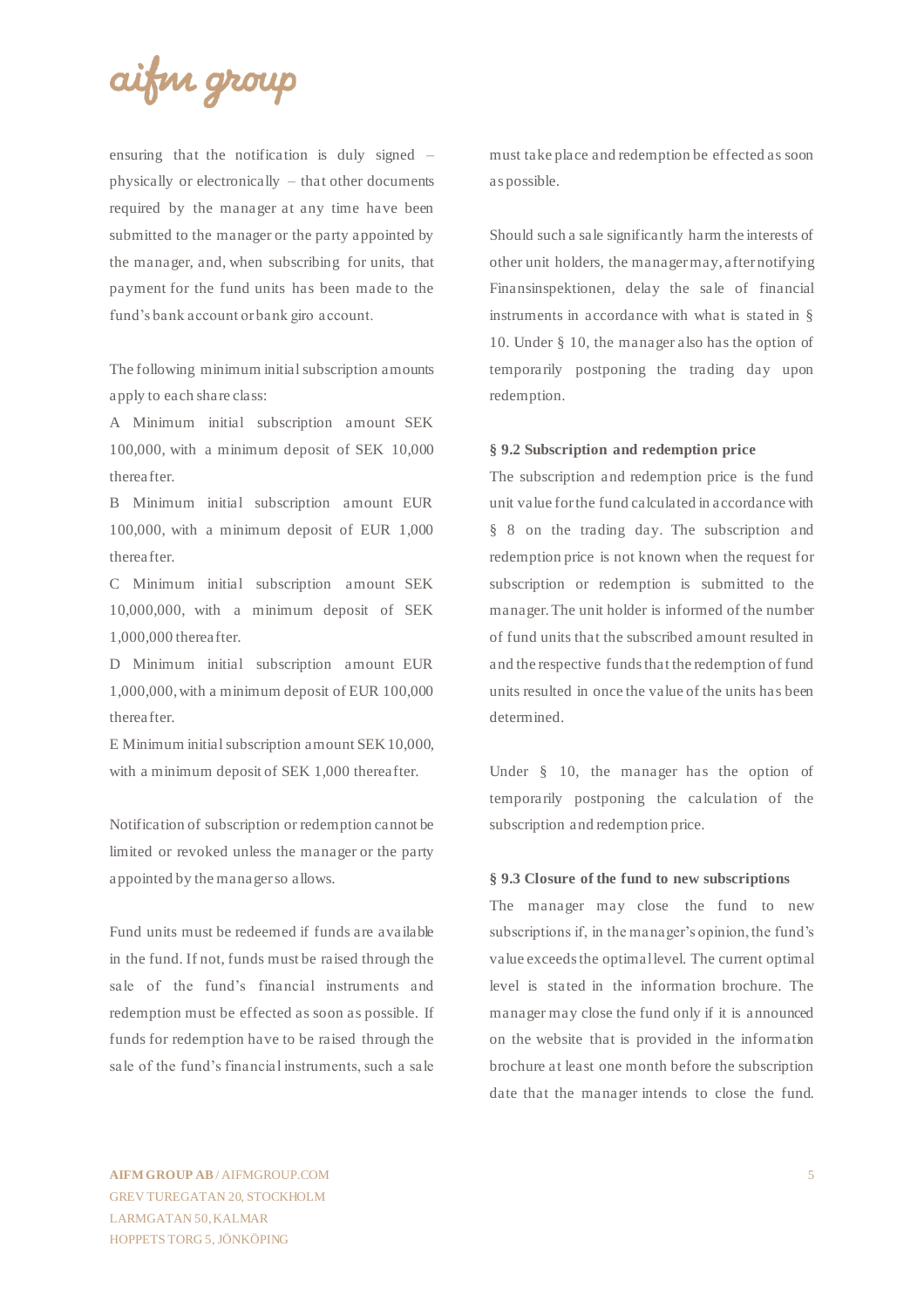# aifin group

Alternatively, the manager may state no later than such a date that the net subscription (subscription less redemption) may take place with a specific maximum total amount.

Once the fund has been closed to new subscriptions under the first paragraph, the manager may decide to reopen the fund to new subscriptions. Such a decision must be published on the website provided in the information brochure.

In the event of an oversubscription, new subscriptions will be made pro rata, with preference being given to existing unit holders. In the event of an oversubscription by existing unit holders, new subscriptions will be made pro rata based on previously subscribed amounts. Upon full subscription by existing unit holders, allocations are then made to new unit holders pro rata based on the subscribed amounts.

#### **§ 9.4 Other**

The fund unit value is published monthly on the manager's website but may also be published via other media.

# **§ 10 CLOSURE OF THE FUND IN EXTRAORDINARY CIRCUMSTANCES**

The fund may be closed for sale and redemption in the event that such extraordinary circumstances have arisen that mean that a valuation of the fund's assets cannot be carried out in a way that ensures the equal rights of the fund unit holders.

## **§ 11 FEES AND COMPENSATION**

From the fund's assets, a fee shall be paid to the Company for its management of the fund. The fee includes costs for depositaries – see  $\S$  3 – as well as for Finansinspektionen's supervision and for auditors. The fixed fee is made up of an amount corresponding to a maximum of 2.5% per year of the fund's value for share classes A, B, and E and 2% for share classes C and D. The fee is calculated monthly at 1/12th of the fixed management fee and is based on the fund's value as at the trading day (before subscription and redemption are executed). The value of the fund units is calculated after deduction of the fixed fee.

In addition to the above fee, a collectively calculated performance-based fee is paid to the Company. The performance-based fee corresponds to a maximum of 20% of the excess return provided by the fund when compared to the yield of the OMRX T-BILL plus 5 percent per year ("**reference rate**").

The performance-based fee, which is calculated and capitalised monthly, is charged only when the relative value development of the fund has exceeded the development of the reference rate in the period in question. In order for the performance-based fee to be charged, the unit price must also exceed the unit price on the date the performance-based fee was last charged, the so-called high-water mark. The highwater mark cannot be restored.

In the case of redeeming fund units after a period when the fund has performed worse than the reference rate – i.e. when the fund has an accumulated underperformance compared to the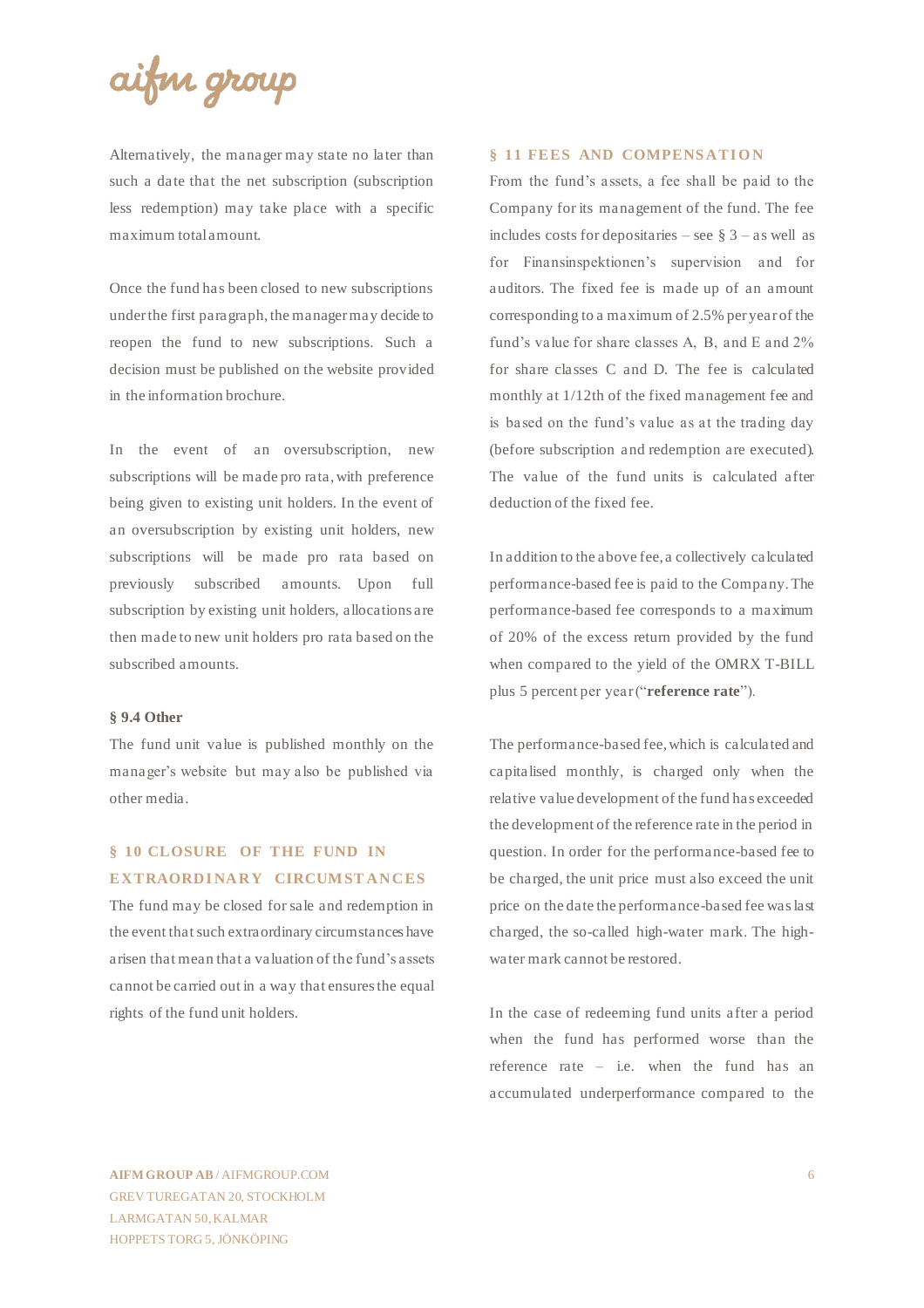aifin group

development of the index – no compensation is paid to unit holders in the form of repayment of previously deducted performance-based fees.

The value of the fund units is calculated after deductions for fixed and performance-based fees. The performance-based fee is calculated after deducting the fixed fee. See the fund's prospectus for an indication of the maximum fixed and performance-based fees that may be charged for the management of the mutual or special funds in whose fund units the funds are invested.

Brokerage and other transaction-based expenses for the fund's purchases and sales of financial instruments and tax are charged to the fund.

#### **§ 12 DIVIDE ND**

The fund does not pay dividends to unit holders or anyone else.

§ 13 FINANCIAL YEAR OF THE FUND The fund's financial year is the calendar year.

# **§ 14 SEMI-ANNUAL AND ANNUAL REPORTS, AMENDMENT OF FUND RULES**

The Company shall submit an annual report for the fund within four months of the end of the financial year and a semi-annual report for the fund for the first six months of the financial year within two months of the end of the half-year.

The annual report and the semi-annual report must be available at the Company and the intermediary

institute and be sent free of charge to unit holders upon request.

Amendments to the fund rules shall be decided on by the Board of Directors and be submitted to Finansinspektionen for approval. After approval, the fund rules shall be kept available at the Company and the Depositary and, where applicable, be announced in the manner directed by Finansinspektionen.

#### **§ 15 PLEDGING AND TRANSFE R**

Pledging takes place through written notification to the Company or intermediary institution. The notification must state the unit holders, pledgee, which units are covered by the pledge and any restrictions on the scope of the lien. The pledge is registered in the unit holder register. The Company must notify the unit holder in writing of such registration. Pledging ceases when the Company or intermediary institution has received notification from the pledgee that the pledge has ceased and deregistration in the unit holder register has taken place.

Unit holders may transfer their fund units to another party free of charge through written notification to the Company or intermediary institution. The notification of transfer must state the transferor, to whom the fund units are being transferred and the purpose of the transfer. A transfer is approved only if the acquirer takes over the transferor's acquisition value.

### **§ 16 LIMITATION OF LIABILITY**

The Company and the Depositary are not responsible for damage due to Swedish or foreign legislation,

**AIFM GROUP AB** / AIFMGROUP.COM GREV TUREGATAN 20, STOCKHOLM LARMGATAN 50, KALMAR HOPPETS TORG 5, JÖNKÖPING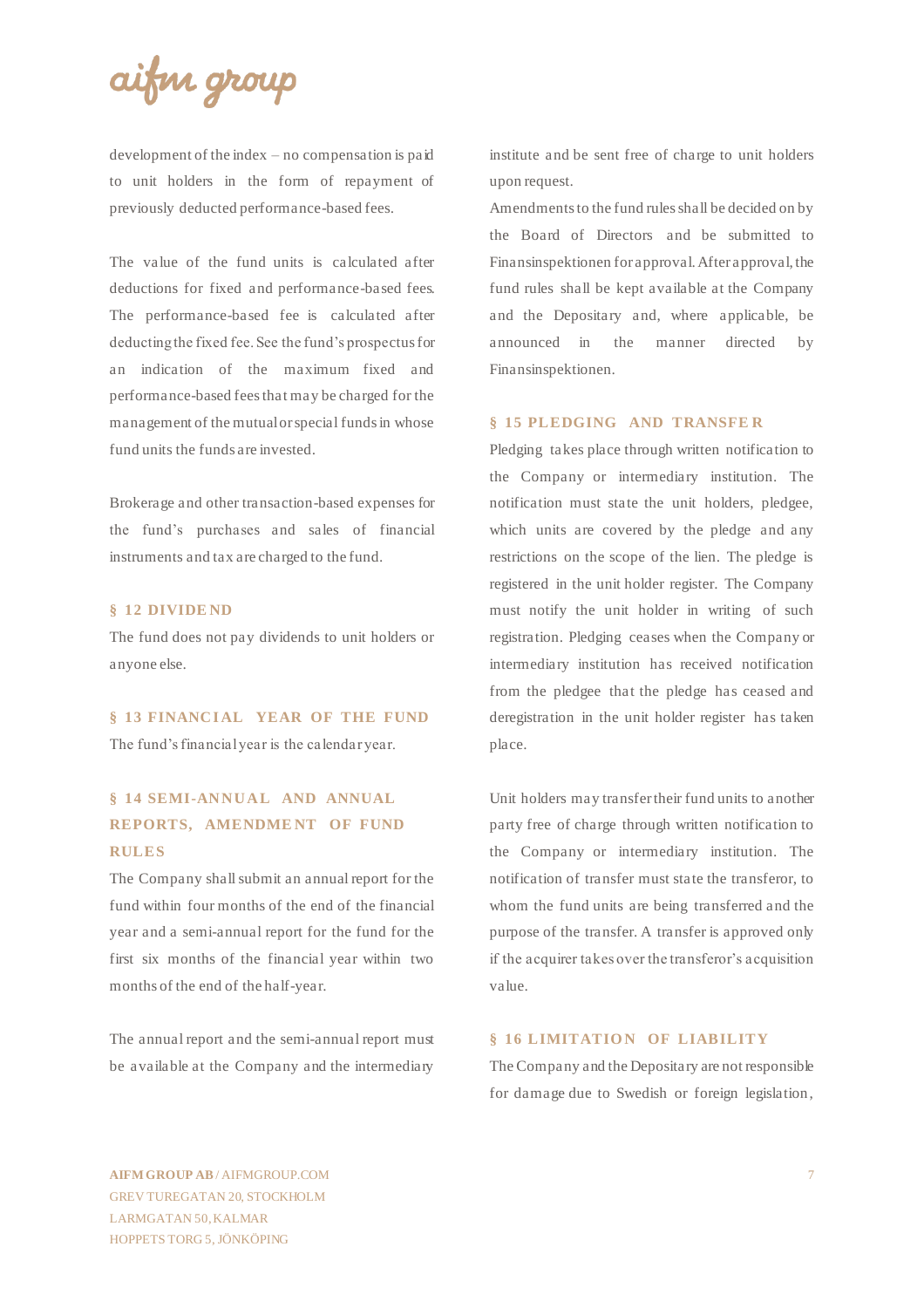

Swedish or foreign government action, war incidents, strikes, blockades, boycotts, lockouts or other similar circumstances.

The proviso in respect of strikes, blockades, boycotts and lockouts applies even if the Company or the Depositary itself is the subject of or takes such industrial action.

If the Company or the Depositary inflicts damage on unit holders by violating the LVF or these fund rules, the Company or the Depositary shall compensate such damage (Ch. 2, § 21 and Ch. 3, §§ 14-16 of the LVF).

Damage that has arisen in cases other than those referred to in the first paragraph above shall not be compensated by the Company or Depositary if they have taken normal care. The Company and the Depositary are not liable in any case for indirect damage, nor are they liable for damage caused by a custodian bank or other contractor hired by the Company or the Depositary with due care or for damage that may arise due to a restriction that may be applied against the Company or the Depositary.

If there is any obstacle to the Company or the Depositary taking action due to a circumstance specified in the first paragraph above, the action may be postponed until the obstacle no longer exists.

## **§ 17 ALLOWED INVESTORS**

The statement in § 1, that the fund is aimed at the general public, does not mean that it is aimed at such investors whose sale of units in the fund or whose participation in the fund otherwise conflicts with the provisions of Swedish or foreign laws or regulations. Nor is the fund aimed at such investors whose sale or holding of units in the fund means that the fund or Company becomes obliged to take a registration measure or other measure that the fund or Company would not otherwise be obliged to take. The Company has the right to refuse sales to such investors referred to above in this paragraph.